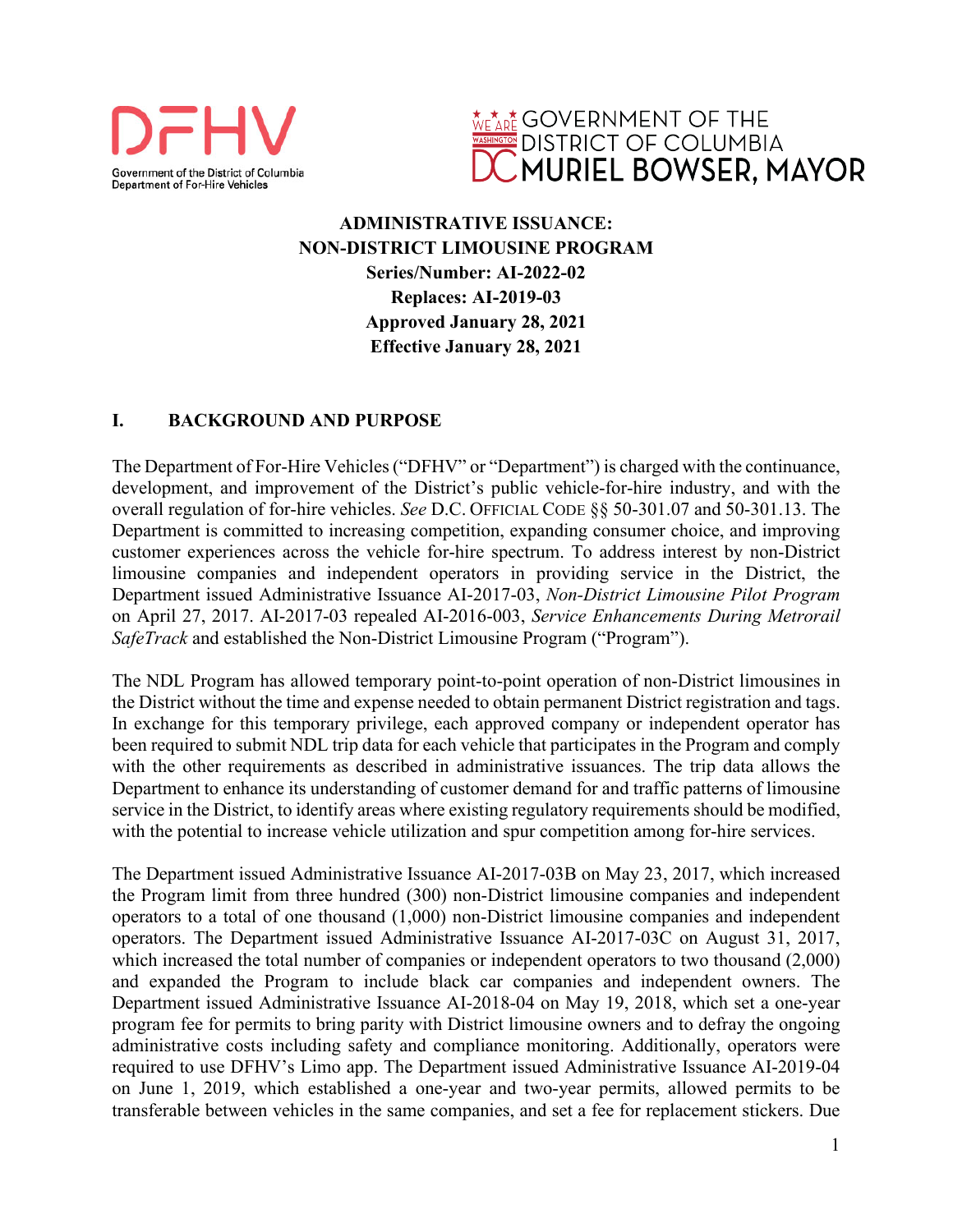



to the impact of COVID-19 on the for-hire industry, the Department issued Administrative Issuance AI-2021-02, which extended the duration of existing NDL permits.

Due to the success of the NDL Program, the Department is extending the program to allow for a one-year renewal of existing NDL permits and issuance new of NDL permits through September 30, 2022. To further alleviate the impact of COVID-19, there will be no fee for one-year renewal of existing NDL permits. Fees will remain the same for new NDL permits, and the Program cap shall remain at two thousand (2,000) NDL permits for companies and operators.

## **II. DEFINITIONS**

"Home jurisdiction" – the jurisdiction, Maryland, or Virginia, where a limousine company or independent operator is based, and its vehicles are registered.

"NDL trip data" – trip data consisting of: (a) company or independent operator name; (b) pickup and drop off date, time, and location; (c) mileage (distance); (d) total fare; (e) payment method; (f) tag number; (g) number of passengers; and (h) unique trip number.

"NDL decal" – a decal that DFHV issues to each vehicle owner or operator participating in the NDL Program and which is activated through the Limo app.

"Limo app" – the "DFHV Limo App," which is available for free in the Apple App Store and Google Play store, validates the NDL decal on the vehicle participating in the NDL Program, displays an electronic manifest, and provides NDL trip data.

## **III. AUTHORITY**

Establishment Act, D.C. OFFICIAL CODE § 50-301, *et seq.*; 31 DCMR §§ 828, 1219, and 1402.

## **IV. PROCEDURES**

- 1. Each company or independent operator with a current and valid NDL decal as of September 30, 2022, may apply for a one-time renewal of that NDL decal for an additional year provided that the company or independent operator continues to use the Limo app and install and use any upgrades to the Limo app as they become available. An application for renewal must be received by DFHV prior to the expiration of the current NDL decal. There will be no fee for the renewal.
- 2. Each new non-District limousine or black car company or independent operator interested in participating in the NDL Program shall submit an online application located at [dfhv](https://dfhv-site.secure.force.com/NDLNewApplication)[site.secure.force.com/NDLNewApplication.](https://dfhv-site.secure.force.com/NDLNewApplication) An applicant must submit proof of authorization to conduct business as a limousine company in Maryland or Virginia. Each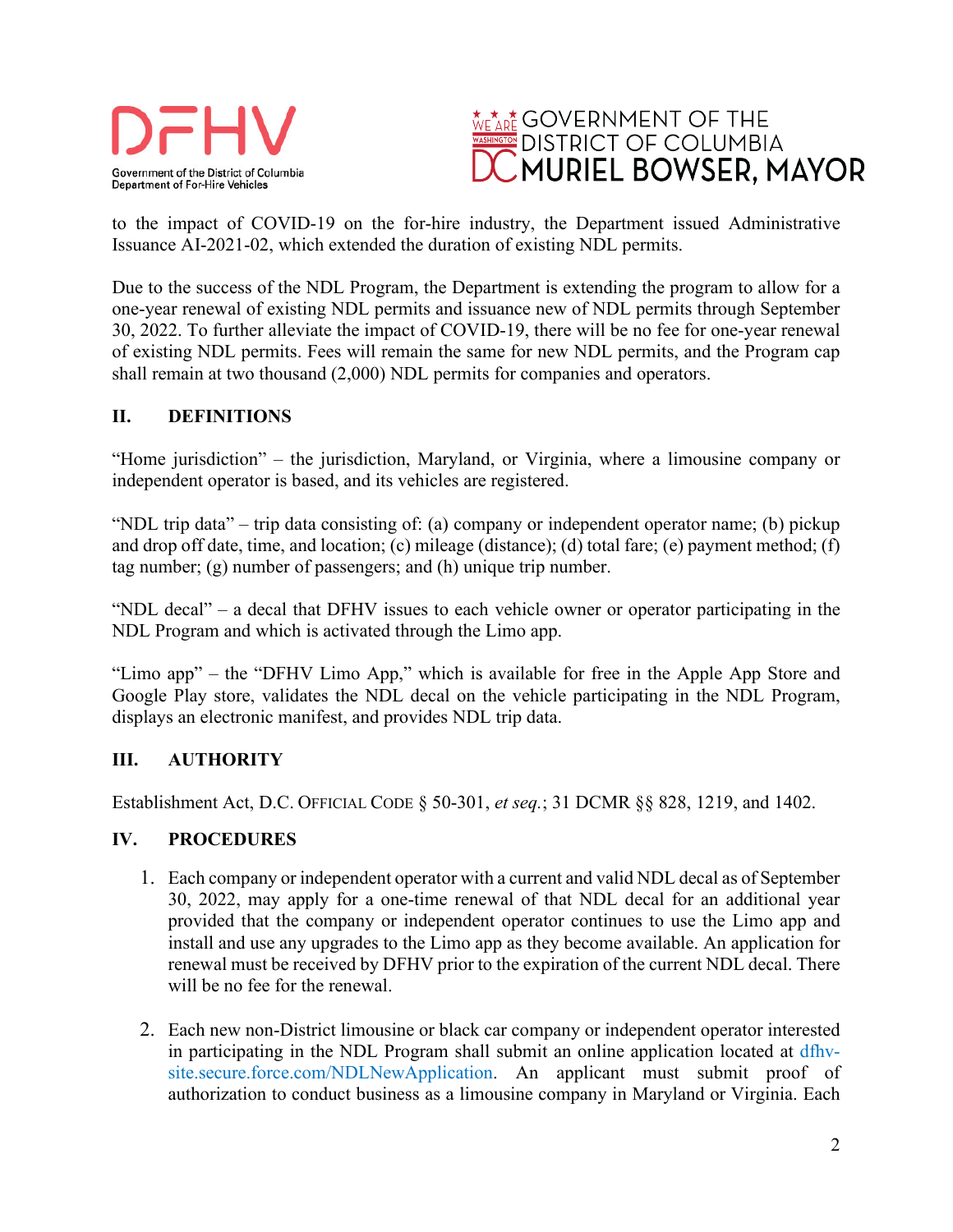



application shall be made under oath, and shall include the company's and applicant's contact information, tax ID number, evidence of the company's vehicle insurance, information for all associated operators and vehicles that will participate in the Program, and other reasonable administrative information as may be required. Operator information shall include name and driver's license number. Vehicle information shall include make, model, year, VIN, color, and body type. A company, vehicle, or operator not in good standing with the Department, including full compliance with all DFHV trip reporting requirements, or that does not meet the requirements of the Clean Hands Act is ineligible to participate in the NDL Program.

- 3. The Department shall issue a decision to approve or deny an application within five (5) business days of its receipt of a completed application. The NDL Program shall be open to no more than two thousand (2,000) non-District limousine and black car owners and approvals shall be issued on a first-come, first-served basis.
- 4. Each new company or independent operator shall pay \$650 per vehicle fee for one year or \$1000 for two years within five (5) business days of being approved for participation in the NDL Program. Payment must be made online; no payment will be accepted at DFHV's offices. A payment link will be included in the approval letter. Decals may be picked up at DFHV's offices once payment is made.
- 5. The Department shall issue one (1) NDL decal per vehicle. The NDL decal for that vehicle shall be always displayed on the vehicle, as directed by the Department, and may only be transferred between vehicles in the same company. A fee of \$50 shall be charged for the cost of replacing any decal.
- 6. A company or independent operator may apply for a replacement decal for a vehicle that is replacing a vehicle, which had a current and valid NDL decal, that must be removed from service due to damage or as required by law. A company or independent operator should contact DFHV's Account Manager for information on how to obtain a replacement decal. A transfer fee of \$50 will be incurred for each time a decal is transferred and the balance of time remaining on the original permit shall be transferred to the new vehicle.
- 7. In addition to displaying the decal, operators must also be logged into the Limo app that is capable of displaying all NDL Trip Data, upon demand of any DFHV Vehicle Inspection Officer or any other law enforcement officer at all times, a login for which shall be provided upon being approved for participation in the NDL Program. Failure to comply with this provision subjects the operator to the penalties set forth in Chapter 20 of Title 31 of the DCMR for violations of the Department's reciprocity regulations.
- 8. Each company or independent operator participating in the NDL Program shall report NDL trip data as directed by the Department.